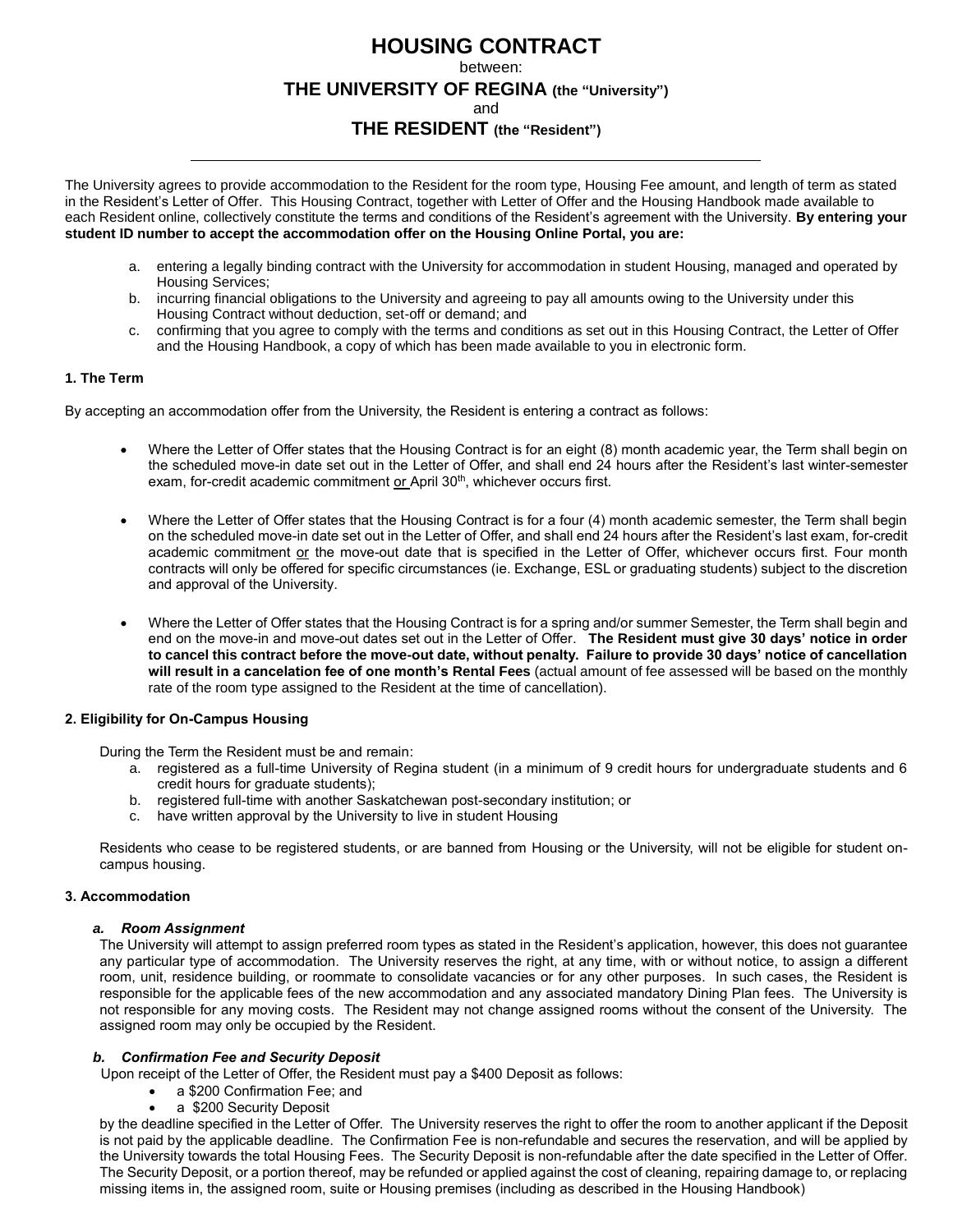## *c. Move-In*

Residents may move into their assigned room on the date outlined in the Letter of Offer. Residents are required to move in by the first day of classes, unless an alternate arrangement has been agreed to in writing by the University. If a Resident fails to move in by the first day of classes, without making prior arrangements, the Housing Contract may be terminated and the Confirmation Fee and Security Deposit may be forfeited.

# *d. Move-Out*

Residents are required to vacate, remove all belongings and clean the room/suite by the move-out date specified in the Letter of Offer. Failure to do so, without the prior written consent of the University, will result in the Resident being liable to pay additional daily fees based on current Housing Services rates. The Resident is to leave the room/suite in the same condition as when the Resident moved in, with exception of reasonable wear and tear, determined solely at the discretion of Housing Services. If the University is required to clean, repair damage to, or replace missing items in the assigned room/suite or student Housing generally, other than what may be caused by reasonable wear and tear, the University may charge applicable fees as outlined in the Housing Handbook and/or withhold and apply the Security Deposit to such amounts. Any property left in the room/suite at the end of the Term will be considered abandoned. The University will remove and dispose of such property. The University will not be responsible for loss or theft of, or damage to, non-University property.

At the end of the Term, the Resident must check out at the Housing Services Office and return all keys and access cards. A Room-Condition-Report will then be completed by the Housing Services Staff after check-out, unless an appointment has been prearranged by the Resident to be present during the inspection.

## *e. Use of Space*

- i. The Resident will use the room/suite for the purpose of a residence and for no other purposes. Residents are not permitted to engage in any commercial activity in assigned rooms, suites, or Housing premises without written permission of the University.
- ii. The Resident will not bring an animal or pet of any kind into Housing premises without prior written approval from the University; Residents must obtain prior written approval from the University for Service Animals.
- iii. The Resident shall not at any time during the Term, engage in offensive or illegal activities.

## *f. Unauthorized Occupancy*

All of the rooms and suites within student Housing are single occupancy only. Residents are not permitted to share assigned rooms or suites with any other person, with exception of occasional guests, in accordance with the policy set out in the Housing Handbook. Residents are not permitted to assign their rights under this Housing Contract, or sublet the assigned room or part of any suite.

## *g. Terms and Conditions*

The Resident agrees to abide by all terms and conditions related to the use and occupancy of student Housing which may be made from time to time by the University including those set out in the Housing Handbook, all of which are incorporated by reference into this Housing Contract. A breach of any of such terms and conditions shall constitute a breach of this Housing Contract.

The Resident agrees to act in a responsible manner so as not to compromise his or her own safety or endanger the health or safety of others. The University reserves the right to determine what constitutes unsafe practices and the appropriate sanctions for Residents engaging in such practices.

## **4. Dining Plans**

If the Resident occupies an assigned room type that requires a Dining Plan, the Resident shall be required to contract and pay for a Dining plan with Chartwells Food Services ("Chartwells"), under and pursuant to the Dining Plan Contract, which contract shall form a part of this Housing Contract.

Dining Plan fees are payable at the Housing Services Office during the first month of the academic term. Beyond that date, all fees must be paid directly to Chartwells or Luther College. Questions regarding Dining Plan cancellation, reimbursement and services can be made directly to Chartwells or Luther College.

## **5. Contract Termination**

This Housing Contract shall remain in effect and binding for the full Term unless earlier terminated in accordance with the provision of this Housing Contract. The University is under no obligation to renew this Housing Contract.

## *a. Termination by Resident*

A Resident may request to terminate this Housing Contract prior to the specified move-out date, by submitting a Contract Cancellation Request Form. This form must be submitted a minimum of 30 days in advance of the requested cancellation date. Cancellations are subject to the approval of the University. Only medical or academic reasons requiring withdrawal from courses will be considered and Residents are required to provide supporting official documentation for the request as outlined in the Housing Handbook. The Resident will be responsible for all associated fees for his/her time in student Housing. (Security Deposit may be refundable).

# *b. Room Abandonment*

Residents who cancel their Housing Contract without approval from Housing Services Management will be considered to have abandoned their room and will be charged the lesser of: a departure fee of \$1750.00 or the remaining amount owed in accordance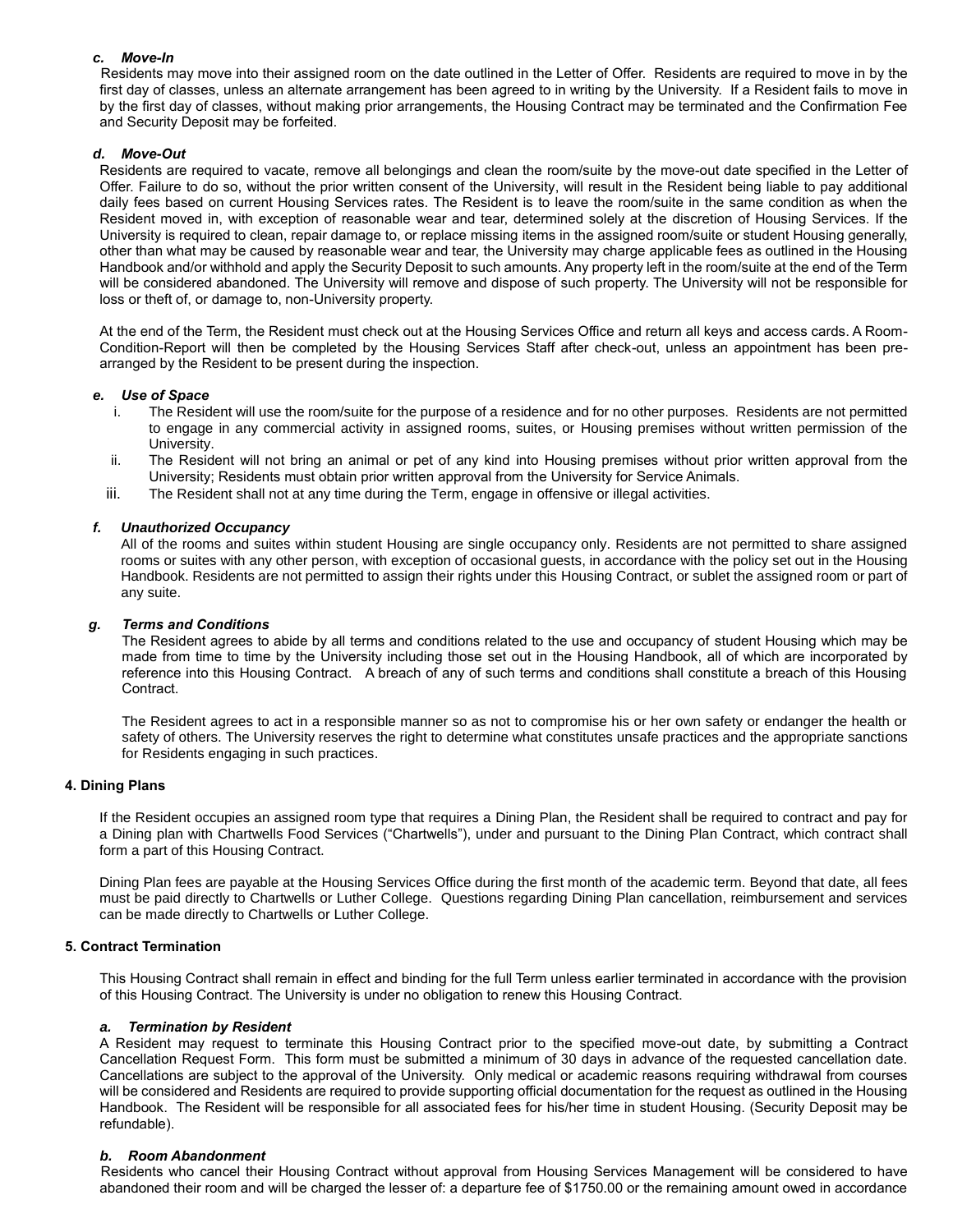with their Housing Contract. (Security Deposit is not refundable).

#### *c. Termination by the University of Regina*

The University reserves the right to terminate a Housing Contract at any time by providing 24 hours' notice to the Resident, including but not limited to:

- a. The Resident fails to pay Housing Fees or other amounts owed to the University by the applicable deadline (Security Deposit will not be refunded)
- b. The Resident no longer meets the Housing eligibility requirements (Security Deposit may be refundable)
- c. The Resident:
	- i. Breaches or contravenes any provision of this Housing Contract or the Housing Handbook.
	- ii. the University determines that the continued presence of the Resident in Housing premises is contrary to the best interests of other residents or the University generally, or the Resident is considered a risk of harm to another resident, student, staff, guest or the Housing premises. Harassing or violent behavior will result in immediate eviction.

(In each case the Security Deposit is not refundable, and the Resident will be charged for time living in Housing).

In each case the Resident will be required to vacate the room/suite and Housing Premises immediately upon notice from the University.

#### *d. Survival of Terms*

All outstanding obligations of the Resident to the University under this Housing Contract shall survive the expiration of the Term or the termination of this Housing Contract.

#### **6. Payment and Fees**

Residents can pay Housing fees at the Housing Services Office. Payments are also accepted online via UR Self-Service, electronically via wire transfer payment (Flywire by peer Transfer), or in person at Financial Services. Note that online payments made through UR Self-Service may be credited to towards tuition balances, if owed, before being applied to Housing Fees.

#### **a. Housing Fees**

The Resident agrees to pay his/her Housing Fees on or before the first day of classes each semester unless a Payment Plan has been agreed to in writing by the University. Payment Plans require submission of a Payment Plan Request Form and provision of documentation demonstrating financial need. All Payment Plans are subject to approval by Housing Services Management.

#### **b. Late Payment Fees**

A fee of \$25 will be assessed if a payment is not made by the specified deadline. A \$25 late payment fee will also be assessed for each Payment Plan installment date that is not adhered to. Failure by the Resident to pay an installment as and when required may result in termination of the Payment Plan with all remaining Housing Fees being immediately due and payable in full.

#### **7. Maintenance and Service**

The University shall, except with respect to Housing premises that are destroyed to such an extent as to be uninhabitable: (a) maintain the Housing premises and keep them in a good state of repair and fit for habitation; (b) keep in a good state of repair all fixtures supplied by the University under this Housing Contract or that are added or substituted therefore, reasonable wear and tear thereto excepted; and (c) keep in a good, safe and tenantable state of repair all services for the Housing premises including heating and cooling, hot and cold water, power and other services installed in the Housing premises, and to be supplied by the University under this Housing Contract.

If the assigned room becomes uninhabitable by reason of fire, flood or other casualty not caused by the negligence of the Resident or his/her guests, the Housing Fee shall be suspended until the assigned room has been restored to a habitable condition or the Resident is offered an alternate room. Nothing in this Housing Contract shall be construed, however, as requiring the University to repair, rebuild or restore the assigned room.

The University shall comply with all applicable legal requirements concerning health and safety relating to the Housing premises. The Resident shall give the University prompt notice of any defects or damage in the assigned room or suite.

#### **8. Cleaning and Upkeep**

The Resident is responsible for the ordinary cleanliness of the interior of the assigned room and the common areas of the suite. The level of cleanliness must meet the standards of the University, which is at the discretion of Housing Services.

Where the Resident fails to keep the assigned room or suite in a clean condition, or if the assigned room, suite or Housing premises are damaged by the Resident or any Guest, the University may arrange for the necessary cleaning or repair. The cost thereof shall be paid by the Resident immediately after receipt of a statement indicating the amount thereof, and failure to pay such amount shall be a breach of this Housing Contract. The University may apply the Security Deposit to the amounts owing in respect of necessary cleaning or repair. If the Security Deposit is insufficient to pay such costs the Resident shall remain liable to the University for any costs over and above the Security Deposit.